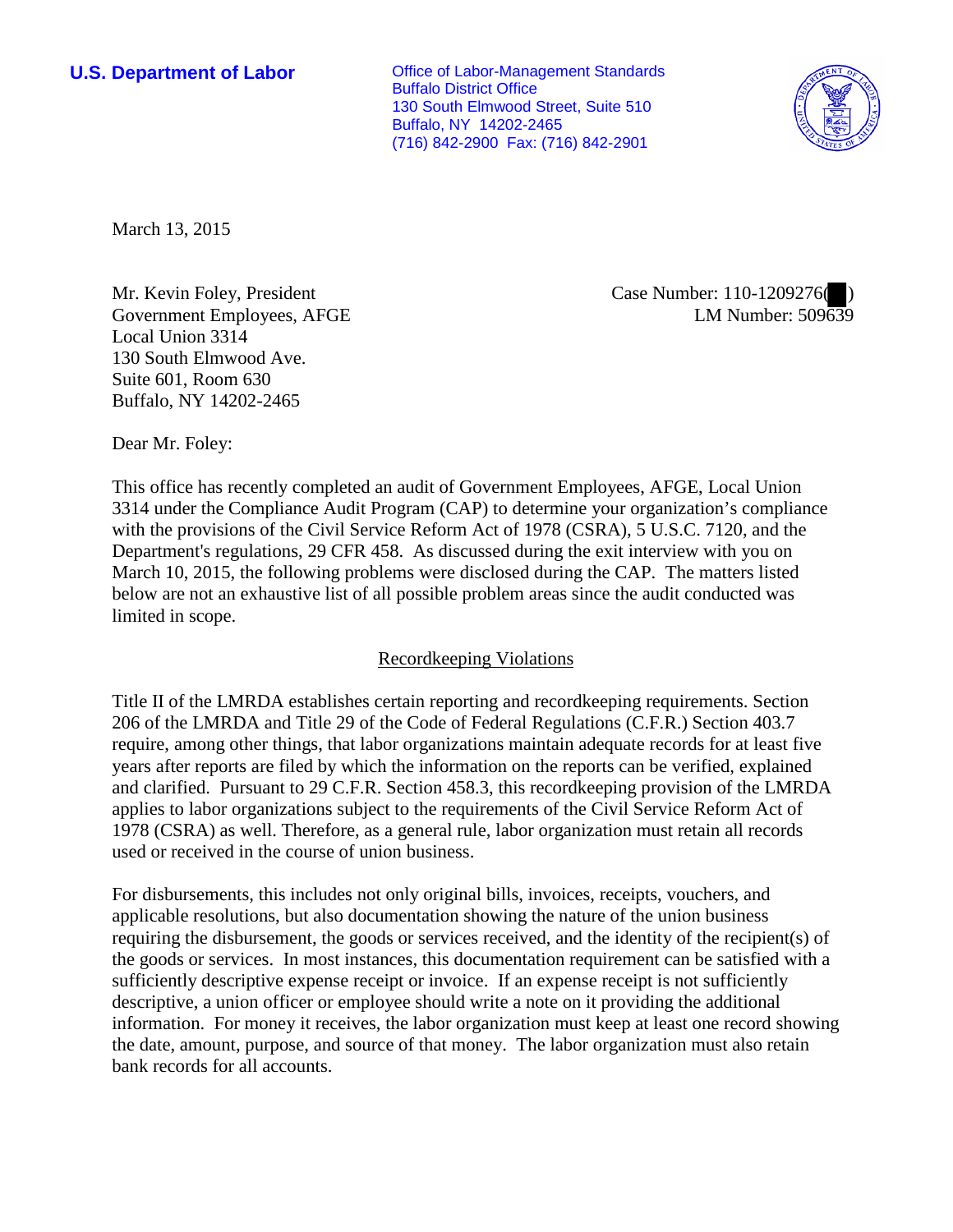The audit of Local 3314's records, including the years 2009 through 2013 revealed the following recordkeeping violations:

## General Disbursements

Local 3314 did not retain adequate documentation for certain union check disbursements totaling at least \$8,900. For example, no supporting documentation was maintained for checks to cash totaling \$1,760. Supporting documents were also not retained for meeting expenses, disbursements to members, and some payments to attorneys .

As noted above, labor organizations must retain original receipts, bills, and vouchers for all disbursements. The president and treasurer (or corresponding principal officers) of your union, who are required to sign your union's LM report, are responsible for properly maintaining union records.

Based on your assurance that Local 3314 will retain adequate documentation in the future, OLMS will take no further enforcement action at this time regarding the above violations.

## Reporting Violation

Pursuant to 29 C.F.R., Section 458.3, the reporting requirement under 29 C.F.R. Section 403.2 (see Section 201(b) of the Labor-Management Reporting and Disclosure Act (LMRDA)) is made applicable to labor organizations subject to the requirements of the CSRA. This provision requires labor organizations to file annual financial reports that accurately disclose their financial condition and operations. The audit disclosed a violation of this requirement. The Labor Organization Annual Report (Form LM-3) filed by Local 3314 for the fiscal year ended December 31, 2013, was deficient in the following area:

Disbursements to Officers

Local 3314 did not include some reimbursements to officers totaling at least \$200 in the amounts reported in Item 24 (All Officers and Disbursements to Officers). It appears the union erroneously reported these payments in Item 48 and Item 54.

The union must report most direct disbursements to Local 3314 officers and some indirect disbursements made on behalf of its officers in Item 24. A "direct disbursement" to an officer is a payment made to an officer in the form of cash, property, goods, services, or other things of value. See the instructions for Item 24 for a discussion of certain direct disbursements to officers that do not have to be reported in Item 24. An "indirect disbursement" to an officer is a payment to another party (including a credit card company) for cash, property, goods, services, or other things of value received by or on behalf of an officer. However, indirect disbursements for temporary lodging (such as a union check issued to a hotel) or for transportation by a public carrier (such as an airline) for an officer traveling on union business should be reported in Item 48 (Office and Administrative Expense).